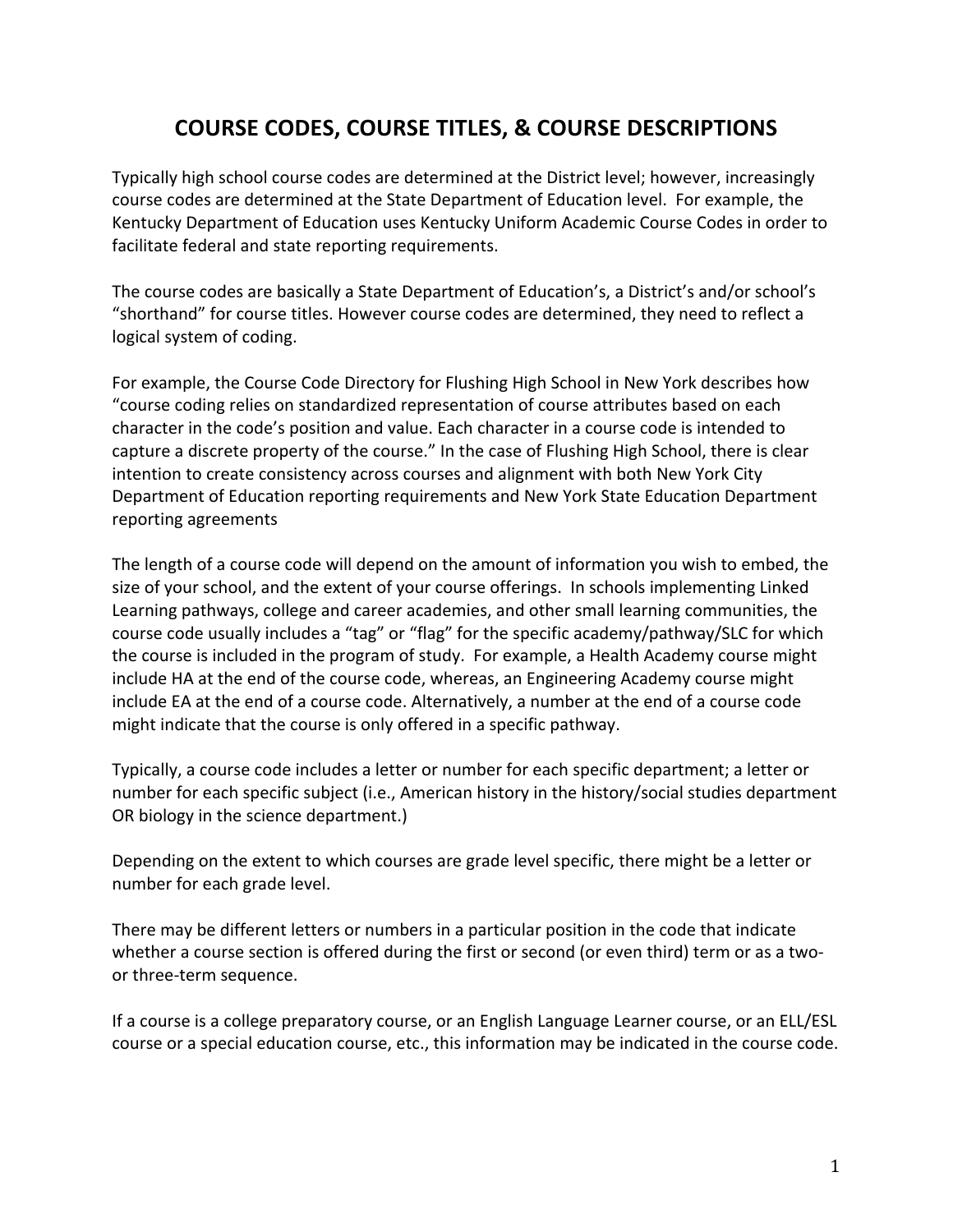At Flushing High School, for example, the following are the general rules about course codes:

- $\triangleright$  "All course codes must have at least five (5) characters and may have up to eight (8) characters …..
- $\triangleright$  Course attributes must adhere to their positional value. In other words, the integrity of each position within a course code must be maintained as each character is intended to represent a particular description (e.g. the third character should always mean "course duration
	- $\circ$  If there is an applicable value for position 7 but not position 6, position 6 will have a value of "Q" indicating none of the other  $6<sup>th</sup>$  position values are applicable.
- $\triangleright$  The letter O, the number zero (0), spaces, underscores, and symbols such as  $*$ , &, #, \$ will not be used as character values in any course code.
- $\triangleright$  The course name that corresponds to the course code should provide an accurate, clear reflection of the course's content, such that individuals looking at the transcript who may not be familiar with the specifics of the school's instructional program can gain a basic understanding of the standards addressed in the course."

Flushing High School also uses a chart to clarify the use and meaning of character "position" in a course code:

| Position |                                                                                    |
|----------|------------------------------------------------------------------------------------|
|          | Department                                                                         |
| 2        | Subject area within the department                                                 |
| 3        | Course duration/Transfer credit course                                             |
| 4        | Total number of courses within the sequence                                        |
| -5       | Position within the sequence of study                                              |
| 6        | Course type indicator (AP, IB, College level courses for college credit, etc.)     |
|          | Delivery indicator (e.g. independent study, extended day; internship)              |
| 8        | School use (CCASN adapted example: i.e., the same Global Studies course offered in |
|          | one of two different pathways might be coded as HGS11QXB)                          |

Please see the Flushing High School Course Code Directory – High School for more detailed descriptions on how to develop and use course codes.

http://www.flushinghighschool.org/ourpages/auto/2009/9/25/44815337/Standardized%20STA RS%20Course%20Code%20Manual.pdf

Typically, course codes are included with course titles and course descriptions in each school's or each District's course catalog. Course codes are used on report cards, transcripts, student schedules, teacher schedules, course attendance records, and when making a student course change. In California, you include the course code when you submit a course description for ag" (college preparatory) course approval. And, of course, course codes are used extensively in the master schedule building process.